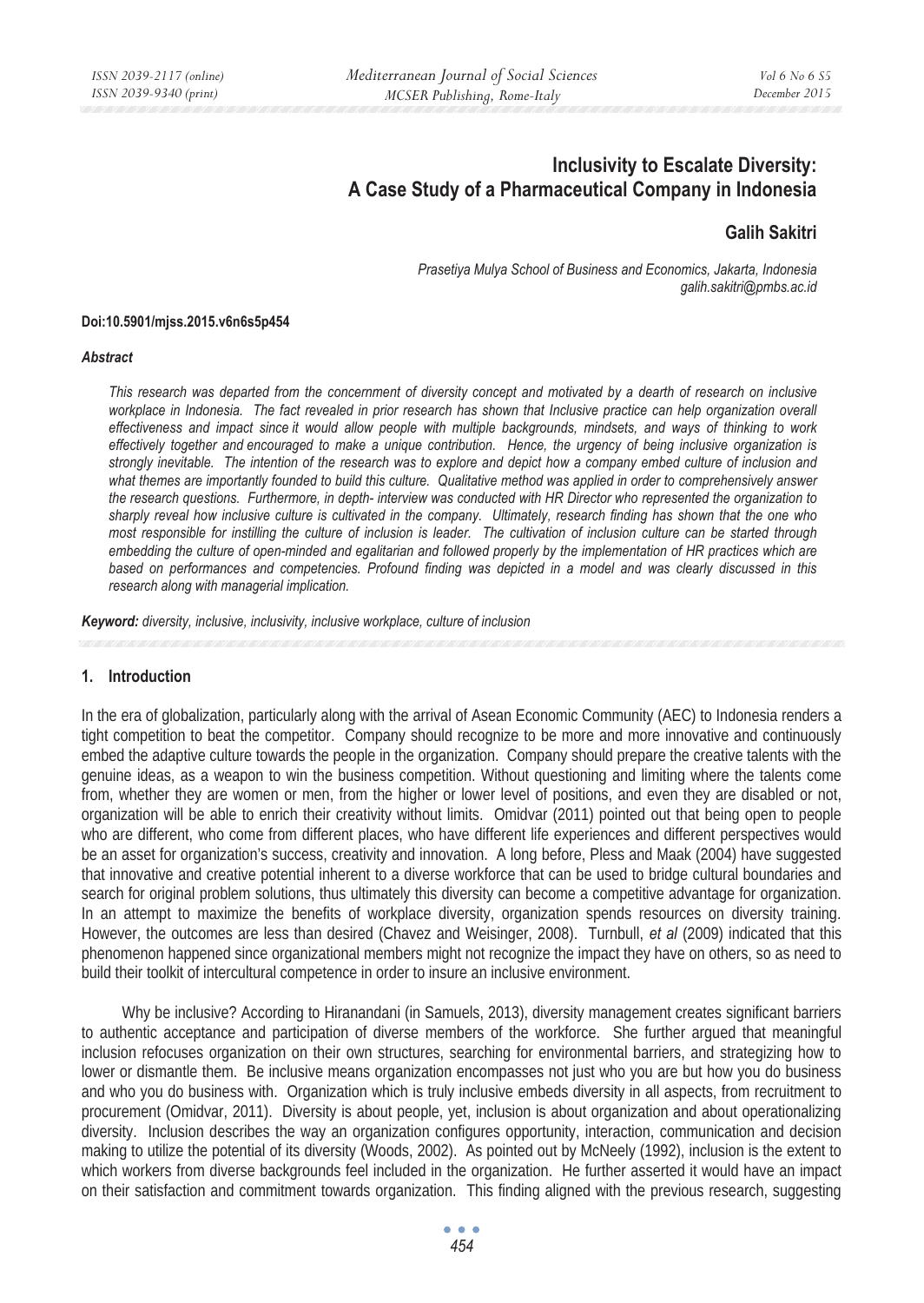that being inclusive can help organization overall effectiveness and impact (Gopin, 2013). In addition, Pless and Maak (2004) have conveyed that when organization built the culture of inclusion, they would allow people with multiple backgrounds, mindsets, and ways of thinking to work effectively together. Ultimately, the people would have more possibility to perform to their highest potential, since organization doesn't restrict anyone who may be involved and people who have difference voices, viewpoints, and perspectives are respected, valued, and encouraged to make a unique contribution. Departed from the urgency of building an inclusive workplace and a dearth of research on these issues in Indonesia, this paper will explore and depict how a company instills culture of inclusion and what themes are importantly founded to build this culture.

Drawing upon these issues, the following research questions are formulated:

- 1. How might the company build culture of inclusion in the workplace?
- 2. What themes are importantly founded to build this culture?

#### **2. Literature Review**

#### *2.1 Go beyond Diversity, Lay More on Inclusivity*

People often merely think that diversity be the most important foundation need to build by organization in order to show that they look carefully at the equality and open the wide opportunity for all without any exception. Nonetheless, it becomes impossible if only a diversity paradigm be inserted in vision and mission, even in a strategic planning, but not practically applied in organization. As mentioned by Roberson (2006), merely having diversity in an organization's workforce and developing the organizational capacity to leverage diversity as a resource are two critical difference things. He subsequently added that diversity focuses on the makeup of the population or the demographics, yet inclusion focuses on involvement, engagement, and the integration of diversity into organizational processes. This paradigm is aligned with Omidvar (2011), indicating that organization who truly inclusive embeds diversity in all aspects, from recruitment to procurement. Ultimately, in order to create supportive environment, we couldn't be merely lie on diversity, but also on respectful and inclusive (Lieber, 2000).

Giovannini (2004) described regarding inclusion, which is a stated of being valued, respected, and supported which is based on culture, management practices, and interpersonal relationships that encourage the full utilization of a diverse work force at all levels and in all functions of an organization. At the same time, Pless and Maak (2004), suggesting that inclusion is applied when organization allows people with multiple backgrounds, mindsets, and ways of thinking to work effectively together. Subsequently, truly inclusive organization embeds diversity in all aspects of an organization. It's about retention, loyalty, growth and cultivating leadership, not only about finding and hiring (Omidvar, 2011). The previous researcher further argued that an inclusive workplace enables organization to embrace the diversity and richness of backgrounds and perspectives diverse employees bring and use their diverse talents to achieve business goals. Like Pless and Maak (2004) have ascertained that in order to unleash the potential of workforce diversity, a culture of inclusion need to be established, since it will foster workforce integration and enable people in the organization to perform to their highest potential. According to Michael (1995), building inclusive organization means bringing people in and involving them in thinking about and contributing to the organization. Then, be inclusive means be welcoming people with all their diversity of backgrounds and abilities, since they add the value to performance and bring excitement and energy and new competences into the hearth of the business. However, ensuring the equality of opportunity for people who have been traditionally subject to prejudice and negative stereotypes pertaining to their abilities, such as women, black people, disabled, and younger people becomes the crucial parts.

A broader understanding regarding a concept of inclusion has also been submitted by Barak (2000). He explained that workplace is inclusive when values and uses individual and intergroup differences within its work force, active in the community, participates in government programs to include working poor people, and collaborates across cultural and national boundaries with a focus on global mutual interests. In other words, to cultivate the culture of inclusive, the company can also do it in a way contribute to the environment around, so as the focus not only on the inclusion embedded in people inside the company, but also focus on how business practice is able to make impact for those who are outside and be feel part of the company.

The shift from diversity to inclusion is crucial. As Giampetro-Meyer (in Alan, 2009) mentioned that the mistake organization made in the past was that the people did not include potential employee groups. Fullerton (2013) founded that diversity and inclusion have a real positive impact on the probability of a business, since employee who are encouraged to be themselves at work, will be more productive, more innovative, and more confidence to put forward ideas. As pointed out by McNeely (1992), inclusion is the extent to which workers from diverse backgrounds feel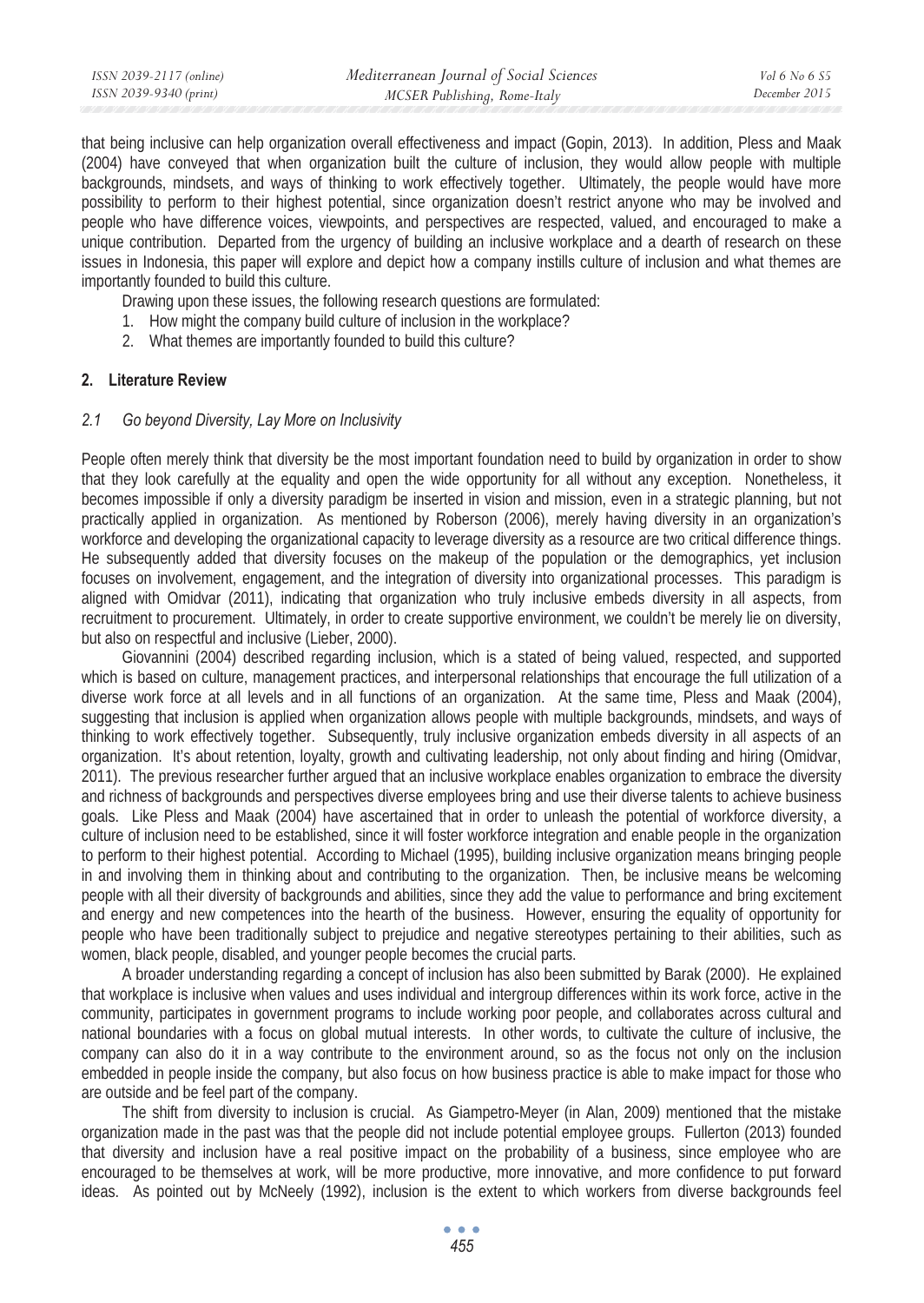| ISSN 2039-2117 (online) | Mediterranean Journal of Social Sciences | Vol 6 No 6 S5 |
|-------------------------|------------------------------------------|---------------|
| ISSN 2039-9340 (print)  | MCSER Publishing, Rome-Italy             | December 2015 |

included in the organization. He further asserted it would have an impact on their satisfaction and commitment towards organization. This finding aligned with the previous research, suggesting that being inclusive can help organization overall effectiveness and impact (Gopin, 2013). In addition, Pless and Maak (2004) have conveyed that when organization built the culture of inclusion, they would allow people with multiple backgrounds, mindsets, and ways of thinking to work effectively together. Ultimately, the people would have more possibility to perform to their highest potential, since organization doesn't restrict anyone who may be involved and people who have difference voices, viewpoints, and perspectives are respected, valued, and encouraged to make a unique contribution.

According to Mitchell, HR Director of Royal Dutch Shell (in SHRM, 2009), most companies recognize that diversity and inclusion are closely linked. However, in order to ensure that the employees from diverse backgrounds are able to contribute, remain, and develop with the organization, requiring inclusion. He clearly argued that:

*"If this is about having the right team photo, then that is not very hard. I can get diverse people in the door, and declare success. But without a focus on Inclusion, five years later many of those people will have gone, and the team photo will*  look the same as ten years ago. Inclusion is about making sure people can make the contribution they were brought in *to make. If I hire someone because he or she is different, and then I don't draw that difference into my business thinking, then what is the point? So, for example, if I hire a Nigerian to work here in the Netherlands, he or she should not be expected to think and act the same as an engineer from Delft."* 

It has also mentioned by Dave Tarbox, HR Development and Diversity Manager for Europe at Air Products (in SHRM, 2009), that if employees feel part of a team, they are more engaged and productive. In line with the opinion of Donna Wilson, VP of Global Diversity and Inclusion at American Express (in SHRM, 2009):

*"If employees share the same background, they are more likely to hold the same views. A diversity of backgrounds gives is a far better chance to achieve diversity of thought. It follows, too, that if particular team generates ten different views on a particular business question, the the work results will be more innovative that if they had all shared the same view from the start".* 

Based on those perspectives, we argue that to embed the culture of inclusion in the workplace is inevitable. The importance lies not on how diverse the people in the company, but rather on how real they are included. The more people feel included in the company, the more they engaged with the company. Besides, the focus to cultivate the culture of inclusion can also be placed on how company has an impact on the environment, so as the people outside would also be feel part of the company.

#### *2.2 Complexity Theory as a Perspective*

The importance to create and embed the culture of inclusion in the organization is no longer questioned. As mentioned earlier by previous researcher, apparently organization adapts the concept of inclusion would have the more possibility to embrace the opportunity to success. Facing globalization and highly uncertainty environment in recent years leads organization to masterly adapt the situations. Organization should carefully tap into the core competences which they believe would be superior weapons. Organization comprises people who have the uniqueness of each. They came from diverse race, gender, education background, experiences, and even personality. As the previous research said that organization which consists of people with various backgrounds and experiences will more likely to success, since they consists of people with various ideas (Omdivar, 2011). Nonetheless, by only recognizing the diversity is not yet adequate. Organization should ensure that people at all level are really included in accomplishing the mission of the organization itself. The building of inclusion culture is no longer negotiable. When people feel that they are included, their sense of belonging towards the organization would be strengthen, as it happens, people will be more engaged, and ultimately the performance shown will be at the better level. Derived from these phenomena, complexity theory is used in this research to properly interpret the themes.

As pointed out by Axelrod and Cohen, 2000; McMillan, 2006 (in Samuel, 2013), complexity theory can help to effectively understand the concept of meaningful inclusion, particularly, through describing the organization as complex adaptive systems, instead of stable and instrumentally controllable quantities. They mentioned that in the context of complex adaptive systems, organizations require newness and differences as generative properties to thrive and survive. They subsequently described that successful complex adaptive systems allow the flow of chaotically diverse elements into and throughout the system. According to Samuels (2013), theorist have examined from the context of discrimination between groups, which constitute inequities, lack of fairness, and the roots of belonging and exclusion in in-groups and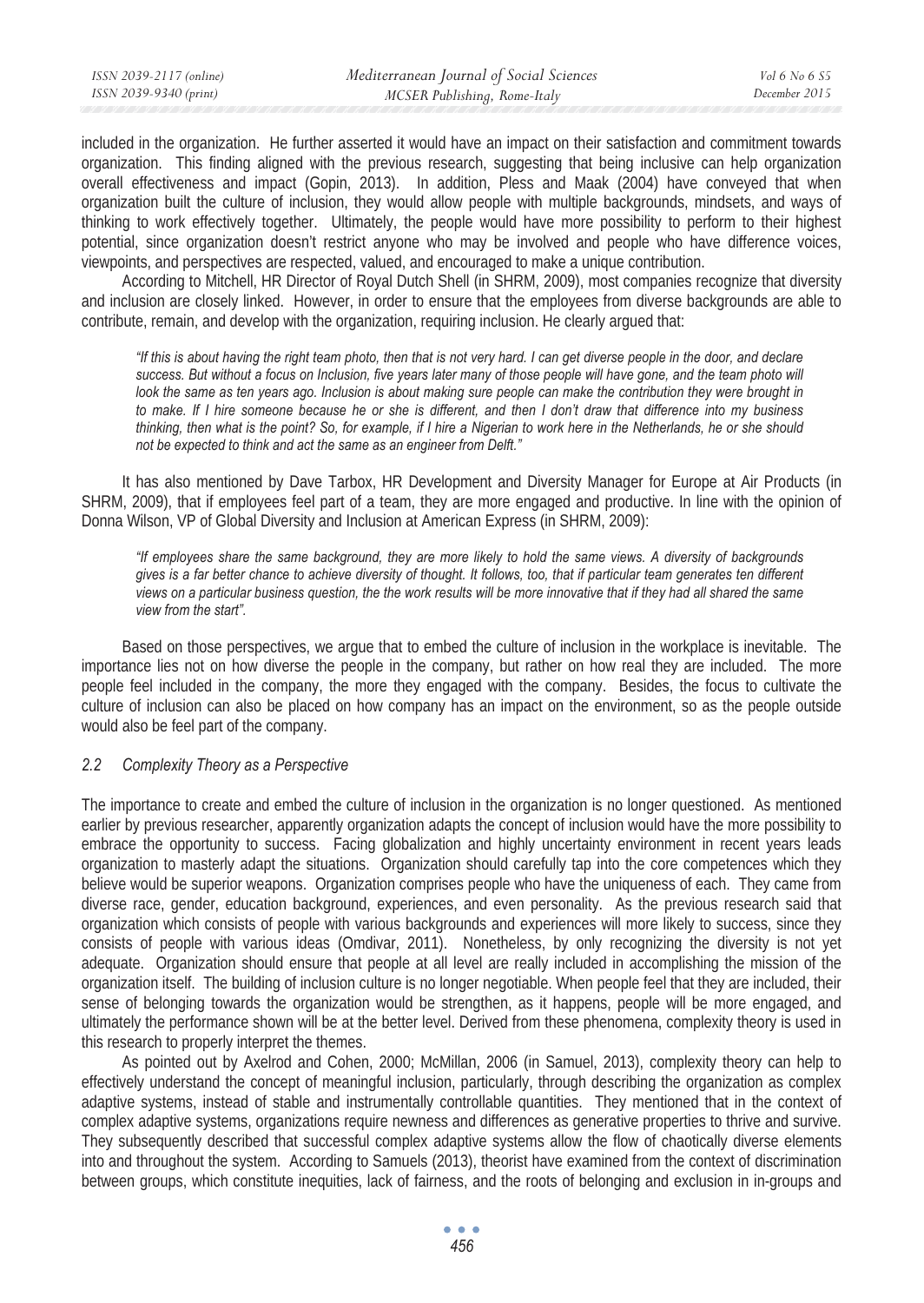| ISSN 2039-2117 (online) | Mediterranean Journal of Social Sciences | Vol 6 No 6 S5 |
|-------------------------|------------------------------------------|---------------|
| ISSN 2039-9340 (print)  | MCSER Publishing, Rome-Italy             | December 2015 |

out-groups. According to Waldrop, 1992 (in Eijnatten and Putnik2004), stating that complex systems are characterized by a great many independent agents who are interacting with each other, systematic interactions which can lead the system to spontaneous self-organization, and learning which takes place through feedback.

According to Loveridge (2006), inclusive foresight is likely to exhibit complexity.The circumstances in which most businesses today find themselves are complex, dynamic, and uncertain (Stacey, 1993, in Skarzauskiene, 2010). In this case, the notion of inclusive organization is seen as being a complex, integrated, socially embedded, and socially dependent process affected by variety of causes and concerns (Styhre, 2002). Complex adaptive systems emerge from self-organizing processes among interacting participants (Espejo, 2004). According to Ruth and Ratcliffe (2008), today, workplaces are very different as the whole infrastructure of work in many industries and sectors is shifting towards an increasingly complex, unpredictable and dynamic knowledge environment. They mentioned that the changes now being experienced in the very concept of the term workplace, driven by the power of information technology, market pressures, changing demographics and employee expectations are real and accelerating. Work-styles and workplace transformations of this magnitude have encouraged the world to become increasingly complex, more competitive and better connected.

In line with the opinion of Meyer ( in Alan, 2014) that organization whose top management has genuine understanding of the complexities of diversity and inclusion. According to Hellen et al (2009), complex systems are intricate and change only when positive influences occur at multiple levels. Based on the model of inclusion depicted by Samuel (2013), there are seven categories of inclusion, as follows:

- 1. Personal opportunities
	- a. Structural principles: clearly stated organizational direction regarding inclusion in fundamental documents (strategic plan, mission, vision, values), salary benchmarking that minimizes identitiy-based differentiation, job classification system that minimizes its too, and hiring policies and procedures (clearly-defined hitting objectives and language, appropriate training of hiring committees)
	- b. Hierarchy: multiple clearly articulated feedback and input structures for staff across the organization, clearly articulated areas of autonomy and decision-making for staff across the organization, nurture a supportive, lead-from-behind leadership culture that allows staff input and autonomy to be clearly recognized
	- c. Formal inclusion: follow through on specific intentions mentioned in foundational documents, enhance interdepartemental flow in order to reduce departemental silos, create formal staff recognition activities
	- d. Informal inclusion: encourage staff to recognize and accept occasional discomfort stemming from differences and to work through it, encourage a culture of mutual mentorship, leaders watch for common areas of social exclusion, and be prepared to create specific bridging opportunities
	- e. Intent and culture: nurture communication and conflict management skills in leadership, leadership provides consistent mentorship and role modelling
- 2. Organizational citizenship
	- a. perceived ability to impact the organization: multiple clearly articulated feedback and input structures for staff across theorganization, clearly articulated areas of autonomy and decision-making for staff across the organization, organizational strategic goals and values are arrived at with significant staff input
	- b. openness to change: leadership are rewarded for bringing staff ideas forward with proper credit, enhanced record-keeping of shared input and decision-making processes, to create an organizational memory f openness to change

# *2.3 The Ecosystem Model Perspectives*

According to Ecosystems Approach, the concept of inclusive workplace consists of several characteristic which is required to be accomplished. Here, inclusive workplace means that values and uses individual and intergroup differences within its workforce, cooperates with and contributes to its surrounding community, alleviates the needs of disadvantaged groups in its wider environment, and collaborates with individuals, groups, and organizations across national and cultural boundaries (Barak, 2000). The model of inclusive workplace which has seen from the perspective of ecosystem model by Barak (2002) is depicted in Figure 2.1. Ecosystem approach has focused on the implication for social work intervention in creating the inclusive workplace. According to this approach, companies need to evaluate their current values and norms and initiate new policies and programs in order to become inclusive organization. Subsequently, these values are described as they pertain to varying organizational levels, from the micro to the macro. The focus on the value-based model in ecosystem perspective is on the inclusion and exclusion continuum. This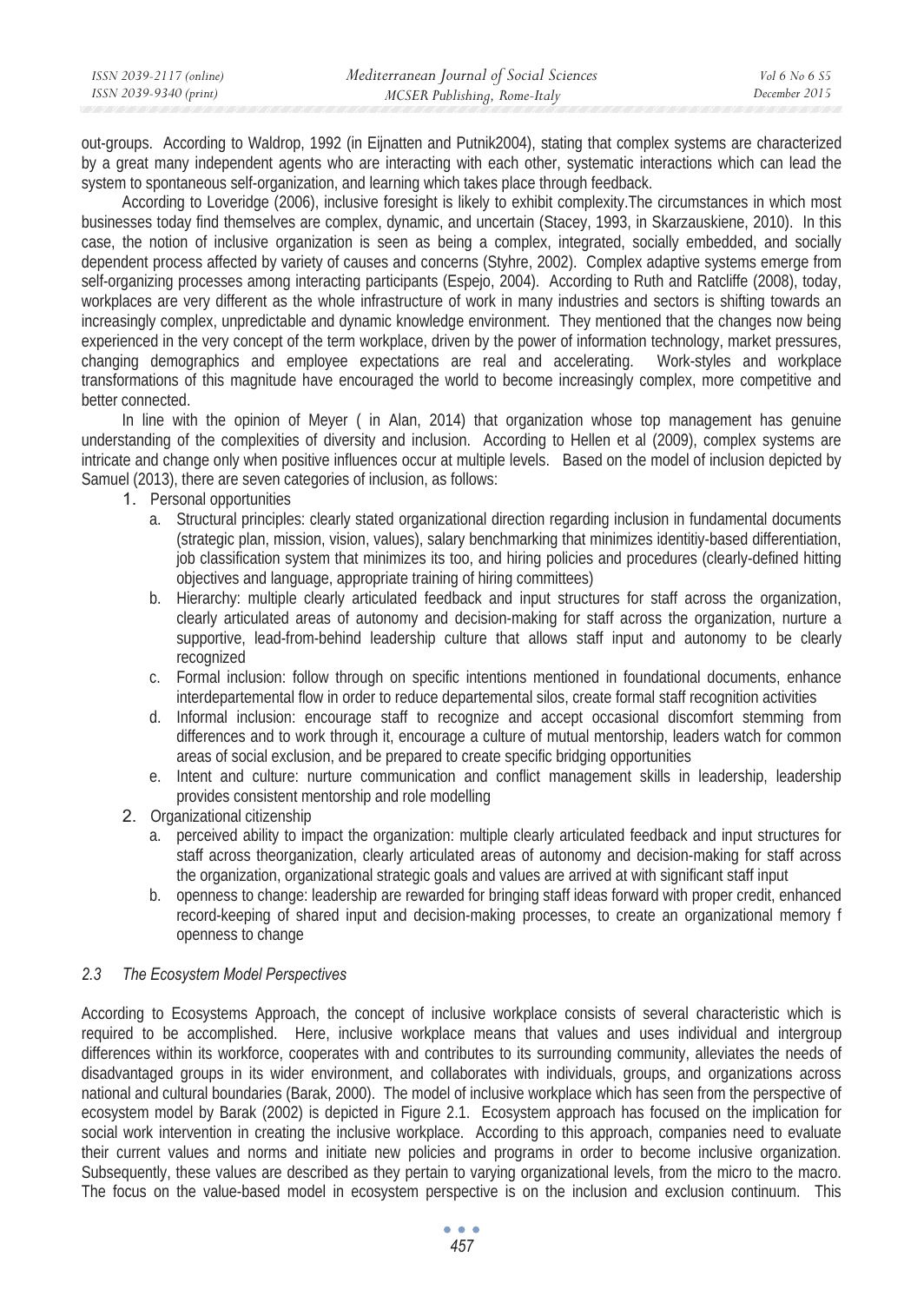| ISSN 2039-2117 (online) | Mediterranean Journal of Social Sciences | Vol 6 No 6 S5 |
|-------------------------|------------------------------------------|---------------|
| ISSN 2039-9340 (print)  | MCSER Publishing, Rome-Italy             | December 2015 |

continuum highlights the values that drive the exclusionary workplace and those that drive the inclusive workplace (Barak, 2002).

The first level is inclusion and diversity within work organizations which emerge differently between exclusionary and inclusive workplace. An exclusionary workplace may hold a one-day orientation for new employees during they will be introduced to expectation s regarding norms and behaviours, whereas an inclusive workplace may use continuous two-way communication methods to learn of its employees' concerns and expectations, in other words, inclusive workplace is based on a pluralistic value frame. The second level is inclusion and corporate-community relations which relates to the sense of organization of being a part of its surrounding community. From the view of exclusionary workplace, there will be minimal or no connection to its community because its focus is on its exclusive responsibility to its financial stakeholders. Contrarily, an inclusive workplace will keep a dual focus that is both intrinsic ad extrinsic and that comes from acknowledging its responsibility to the wider community. The third level is inclusion and welfare-to-work programs, it reflects the values, driving organizational policies pertaining to the welfare recipients and working poor people. For instance, the exclusionary workplace sees working poor people as disposable labour, it will more readily disposes of those workers and hires others to replace them. On the other hand, the inclusive workplace will be more likely to invest in on-the-job training and evening educational classes for these groups. Lastly, inclusion and the global economy level which relates to how organization perceives the international collaborations. Exclusionary workplace will operate from a framework that is culture specific, competition based, and focused on narrowly defines national interests. However, inclusive workplace views value in collaborating across national boarder, in being pluralistic, and in identifying global mutual interests.

# *2.4 Integrated Human Relation Management System Model Perspectives*

A few years after Barak explicated the Ecosystem Approach as a basis to build the model of inclusive workplace. Pless and Maak (2004) have founded their invention in creating the culture of inclusion in organization. They have focused on four essential transformation stages in order to build a culture of inclusion. The first phase is raising awareness, creating understanding, and encouraging reflection. To raise the awareness for the fact that different people perceive reality differently, which are building understanding and respect for these different realities and bringing the fundamental principles to life, that is constitute the basis for a culture of inclusion, an ongoing discursive learning process is needed to start. This process is required to form a common cultural understanding which consists of two major steps. The first steps is becoming aware of standpoint plurality and what it means to integrate diverse voices in discourse, and the second step is about creating a common basis understanding by identifying the common moral grounds as well as reflecting the different underlying assumptions on which specific thought and behaviour patterns are based. Through the awareness for and understanding of other positions, a cultural transformation process is triggered and alternative ways of creating organizational reality can be pursued. The second phase is developing a vision of inclusion which focuses on a clearly defined vision as an important starting point to form a culture of inclusion. Pless and Maak (2004) subsequently asserted that in creating inclusive organization, the vision needs to address and incorporate several aspects, such as creating a work environment that is free from any kind of harassment and is based upon respect for individuals regardless of sex, gender, race, class, social or cultural origin, religion, disability, lifestyle, organizational level, circumstance, etc, building and nourishing a culture of communication where inclusion and trust are the norms, providing equal rights and opportunity for each employee as a citizen of the organization to achieve her fullest potential and to speak up and open, appreciating the contributions each employee can make by bringing their own perspectives, viewpoints and ideas, and demonstrating solidarity, and showing sensitivity to workloads and fostering an appropriate balance between work and personal life. The third phase is rethinking key management concepts and principles which are essential element of the change process which is followed by the last phase, that is adapting system and processes. In this phase, the possible way to translate the reflective work that has been done so far into management process is presented. Pless and Maak (2004) ascertained the importance of embedding competencies of inclusion into an integrated Human Relation Management system in order to unleash their behaviour potential and foster change. This approach firstly focuses on the founding principle which have to be translated into observable and measurable competencies, such a showing respect and empathy, recognizing the other as different but equal, showing appreciation for different voices, practising and encouraging open and frank communication in all interaction, cultivating participative decision making and problem solving processes and team capabilities, showing integrity and advanced moral reasoning, and using a cooperative or consultative leadership. These competencies further form the basis for different personnel processes like recruitment, performance evaluation, training and development, reward and compensation. The clear picture of an integrated Human Relation Management system to foster a culture of inclusion can be seen in figure 2.2.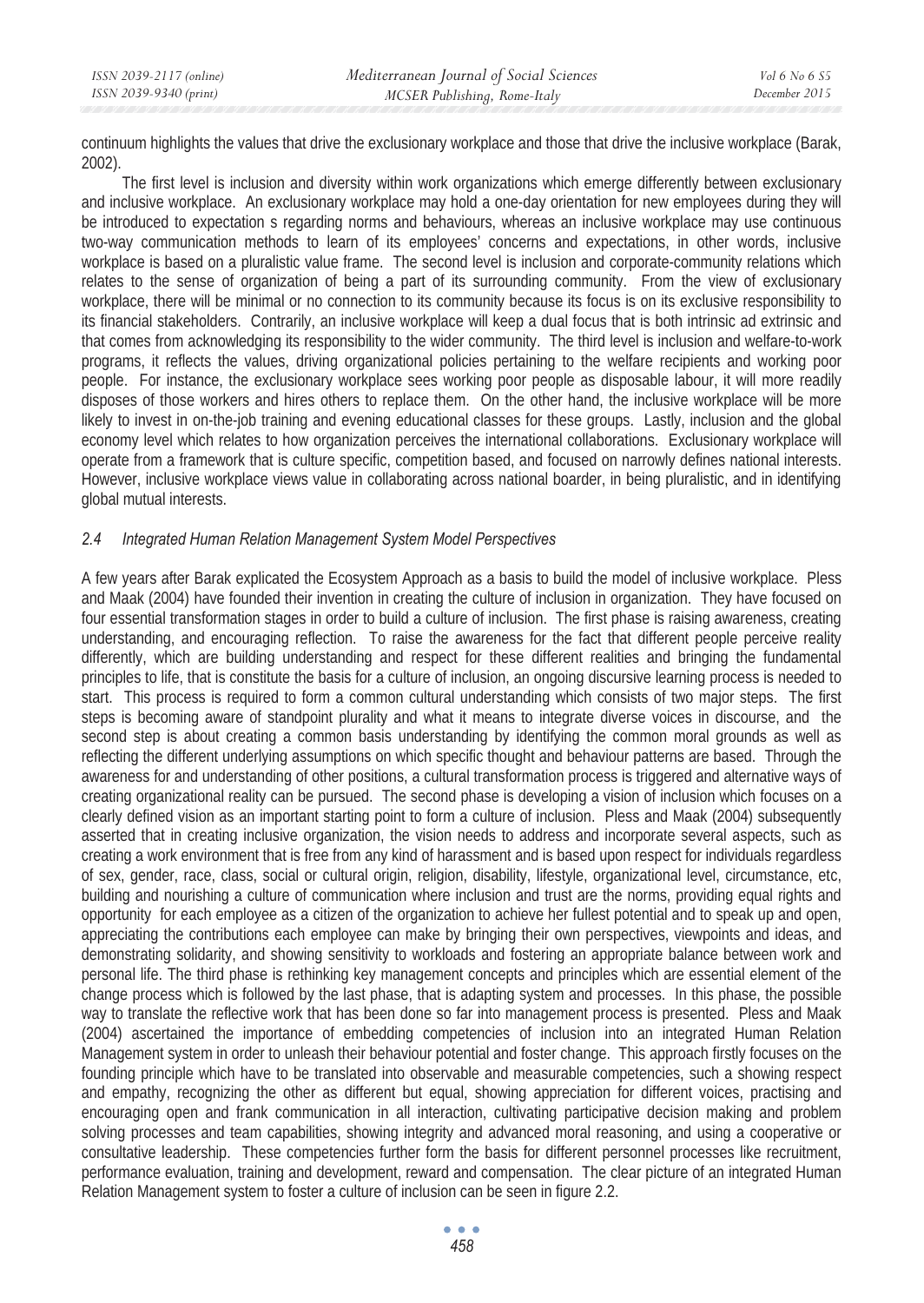# **3. Research Method**

This research adopts an interpretivist perspective through a case study approaches. The study was conducted in a pharmaceutical company in Indonesia (hereinafter referred to as Coy 1). Coy 1 is a global healthcare company. Coy 1 focuses on helping people defeat diabetes and also other serious chronic condition. The headquartered is located in Denmark and employ more than 30.000 people in more than 70 countries.

Coy 1 has long played in ethical drugs business, particularly a cure for diabetes. The company was chosen as research object based on the phenomenon that pharmaceutical company tends to have a mechanistic structure along with strict standard operating procedure, considering that the product delivered from the company is ethical products. Seeing that, the culture embed in such organization can be more strictly and interesting to explore pertaining to how they build the culture of inclusion in this kind of circumstance. Qualitative method was applied to deeply explore how a company embed culture of inclusion and what themes are importantly founded to build this culture. In-depth interview was conducted with the HR Director as informant in attempt to gather deep understanding in regards with the company build culture of inclusion in the workplace and themes which are importantly founded to build this culture. The questions addressed to the HR Director were derived from the theory understanding, particularly from the perspective of ecosystem model and integrated Human Relation Management system model to build and foster a culture of inclusion.

# **4. Finding and Discussion**

# *4.1 The Cultivation of Inclusion Culture*

Based on the interview with HR Director as a key representative of the Coy 1, it revealed that Coy 1 perceived diversity as an important issue. As HR Director stated that *"the company considered that diversity brings many benefits, dissent and diversity is a grace"*. She subsequently mentioned that *"even in my key performance indicator (KPI) stating that I must ensure that the management team is diverse, in terms of gender, race, and nationality"*. When it comes to the inclusivity, HR Director has asserted that *"the leadership style applied in the company is really humble and down to earthleadership style, they are not a bossy leader"*. The leader placed that there is no distance between superiors and subordinates and the values hold in Coy 1 is about how to be opened to everything, listen to the ideas come from below and see the people based on the competencies. In addition, the leader emphasized that culture played in Coy 1 is egalitarian. Although hierarchy must be exist, but important to notes that in Coy 1, everyone can give their ideas and everyone has right to talk to anybody. The HR director conveyed that *"here in the company, people can come anytime to anyone".* 

The interesting point that she mentioned was even happened in an organization with a flat structure, when the subordinates wanted to meet with the superior, it has many bureaucratics to deal with. However, this situation is not happened in Coy 1, so the emphasis is not on the structure, but more on the culture embedded in the company. The behaviour or action of a leader who states that he is a man who wants to close with his subordinates can have stronger impact on the cultivation of egalitarian culture rather than just something written on a value, vision, or mission that was never really implemented. Furthermore, when the leader mentioned that for being promoted is based on the performance, so it would be really based on the performance, not based on the like or dislike. In other words, in Coy 1, people have the right to make a progress in their career, as long as they show that they have a good performance and competencies to be placed in a higher position. Besides, all employees have an equal opportunity to obtain training and development program, and this is not according to whether they are senior or junior in the company. She conveyed that *"even, in the past, when the company is still on a small scale, about fifty to seventy people, all employees are given the opportunity for training in Denmark".* Here, the practices of promotion, performance appraisal, training and development, reward and compensation is depend on the performance and competencies, eventhough it is a challenge. In sum, Coy 1 applied the inclusion culture very well toward their employee.

However, the effort to embed the culture of inclusion is not only focus on what is practiced within Coy 1, but also attempted to conduct various activities that could give a significant impact to the parties that are outside the Coy 1, so that they feel an important part of the Coy 1. The activities which are held by Coy 1 in order to give impact on the environment outside the company have been carried out. One of the programs was intended for graduates program. The program was looking for the best talent from Indonesia that would be trained and developed, and to be placed in various countries. In addition, Coy 1 has created the program for society and the program campaigned for "fights for diabets". HR Director has asserted that *"what is important is the benefit for other people".* Coy 1 has also provided counseling not only for the society, but also for the doctors. Besides, for the expatriates who work in Coy 1, they would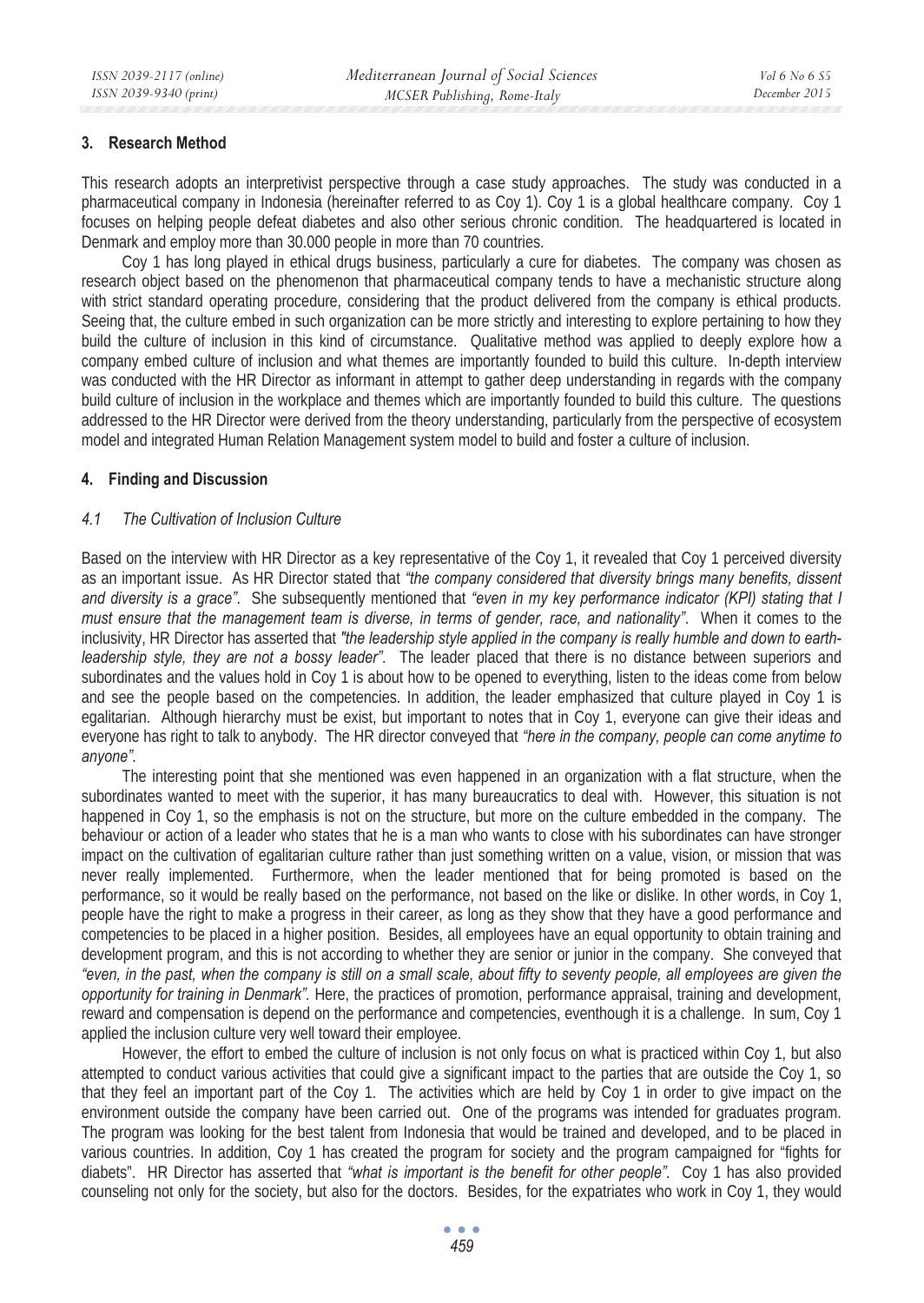be maintained by the company, school fees for children are incurred. The HR Director further mentioned that *"this is the procedure for expatriate, and even if I stay overseas and being expatriate, I would be treated with the same way. It's actually, in order to pay for the psychological effects of being away from hometown"*. This research subsequently depicts this finding into a picture which will be contained of several themes, such as embed the culture of pen-minded and egalitarian, listen to everyone's idea, everybody is able to convey their idea anytime and human resource practices, including performance appraisal, training and development, and compensation are based on the performance and competencies. Moreover, it has been founded that Coy 1 implemented several activities which has been giving much contribution to the surrounding community, such as university's graduate, society, and doctors. Ultimately, this research argued that these themes are importantly founded to build the culture of inclusion in Coy 1 and presented in figure 2.3.

# *4.2 Interpretation of The Themes within Inclusivity Concept*

This research used inclusivity concept and complexity theory to view the organization as complex adaptive system. The interpretation of the themes founded in this research will be discussed based on the ecosystem approach model, and integrative human relation management systems model, and complex adaptive system in complexity theory.

The complexity faced by the organization is no longer avoided. However, the spirit was to embrace the complexity as a foundation to win the business competition. In line with opinion of Samuel (2013), complexity appreciated the value of difference, inconstant, andchange. What is now faced by company is actually suit the paradigm of complexity theory. As conveyed by Mathews, et al (1999), organization theory put a concern on change and transformation areas. This finding is aligned with the statement revealed by Styhre (2002). He argued that fluid processes of change may be better understood by integrating complexity theory perspectives on organization change. This paper used the concept of complexity theory which means that organization is depicted as complex adaptive systems, instead of stable and instrumentally controllable quantities. In the context of complex adaptive systems, organizations require newness and differences as generative properties to thrive and survive.

Based on the interview with HR Director at Coy 1, several important themes have been founded. The culture of inclusion should be firstly initiated by the leader. The culture of open-minded and egalitarian should be embedded and shown by the leader. The leader should act as a role model who set an example to everyone in the company. By doing so, the employees in the organization would be able to understand how they should act and what actions are expected in culture of inclusion. In addition, listening to everyone's idea and give everyone the opportunity to convey their idea anytime, without bureaucracy as a hindrance, are substantial to be applied. As proposed by Pless and Maak (2004), the initial step which is required to take is raising the awareness, creating understanding, and encouraging reflection. If the leader can be a role model for the follower with regards to culture of inclusion that is should be cultivated in the organization, the raise of awareness and even the action that is expected to be shown by the employees will be more likely. Moreover, the concept of egalitarian which is emphasized is aligned with the concept of inclusivity. As Pless and Maak (2004) have been ascertained that building and nourishing a culture of communication where inclusion and trust are the norms, providing equal rights and opportunity for each employee as a citizen of the organization to achieve her fullest potential and to speak up and open, appreciating the contributions each employee can make by bringing their own perspectives, viewpoints and ideas, and demonstrating solidarity, and showing sensitivity to workloads and fostering an appropriate balance between work and personal life. Furthermore, interesting point that has been founded is the practice of promotion, performance appraisal, training and development, reward and compensation all based on the employee's performance and competencies, instead of a merely race, religion, gender, or nationality. It is highly valuable since the organization should be promoting equality and fairness. This finding aligned with the concept of integrated Human Relations Management system, which fostering a culture of inclusion. In this part, they also elaborated how recruitment, performance evaluation, development program, and reward & compensation are integrated one another to contribute in fostering a culture of inclusion.

Important to notes, in attempt to give benefit for others, Coy 1 also put the effort to give signifficant impact on the people outside the company. Several programs have been conducted intended for university's graduate students, society, and even the doctors. In line with the opinion of Barak (2000), from the perspective of ecosystem Approach, however, has revealed that being inclusive is inadequate if only involve people within the organization, but also embrace those who are outside the organization. This model can be done by preparing the practical concept of Corporate Social Responsibility (CSR) and surely by collaborating with individuals, groups, and organization across nation and cultural boundaries.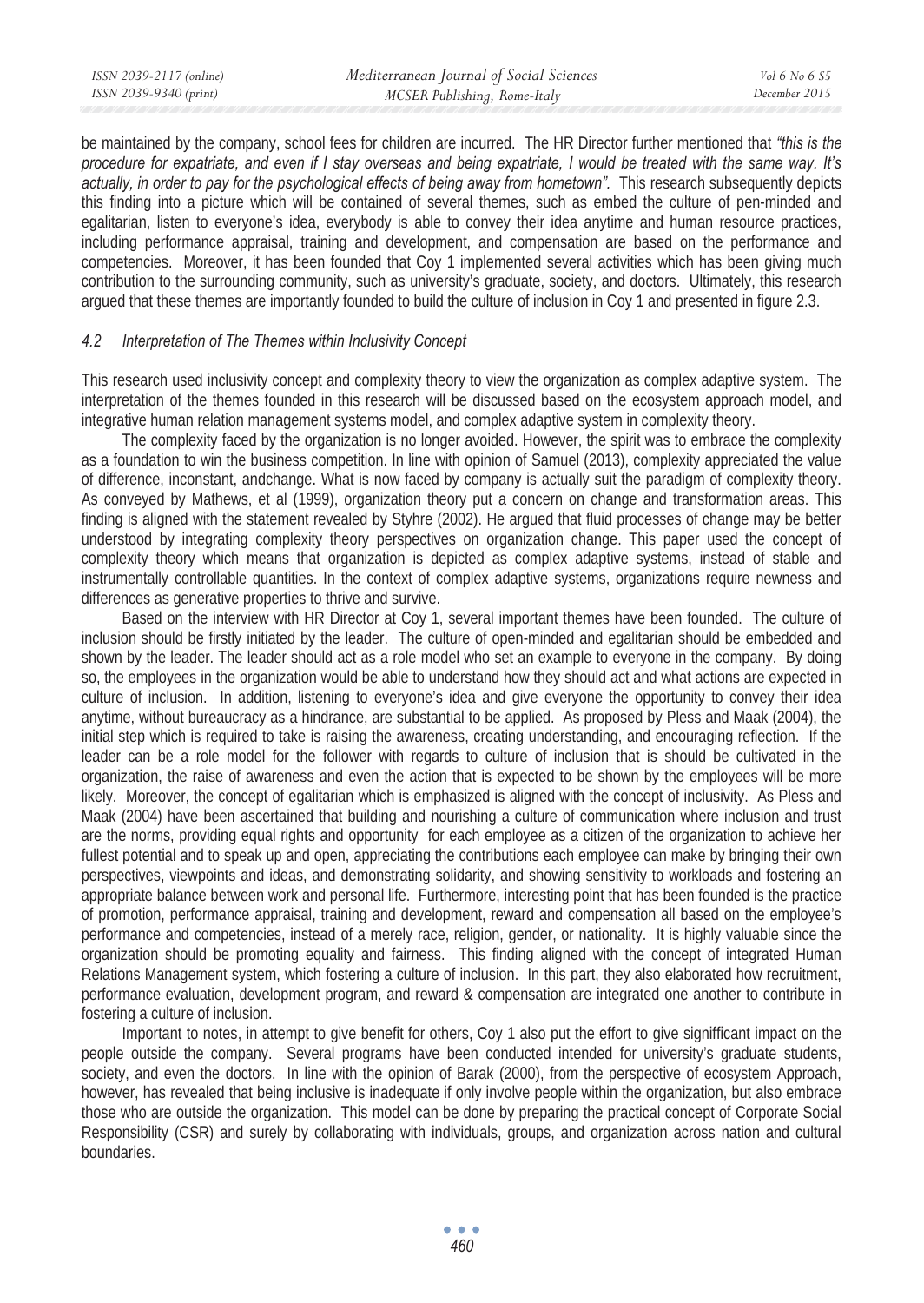#### *4.3 Managerial Implication*

Departed from the concept of inclusivity both from the ecosystem perspective and integrated Human Relation Management system, the implication for managerial is formed. The leader should spread the meaning of inclusion culture by providing and action. Being open-minded, emphasizing the importance of egalitarian, and abolishing the boundaries between superior and subordinate are noted as valuable action to be an inclusive leader. However, the organization structure should consider the type of industries. So here, the emphasis is not on how flat the organization structure is, but more on whatever the organization structure applied in the company, the leader must embed a culture of inclusion. Leader should provide equal opportunities for all people in the company and give the room for improvement. In addition, all the human resource practice should support the cultivation of inclusion culture. In other words, recruitment and selection, performance appraisal, promotion, training and development, and even reward and compensation practices should be based on employee's performance and competencies, rather based on gender, religion, race, nationality, and even seniority. Lastly, the cultivation of inclusion culture will be stronger if the company does not only focus on inclusive practice within the company, but also focuses on the inclusive practice outside the company. Various programs which are intended for community and society should be implemented. Hence, all the people who are outside the company will feel part of the organization. The company will be able to hold the program for undergraduate students, by giving such preparation training for the students to enter the workforce and any other training program that could enhance the competencies of the students. Moreover, the company could create the program related to the environmental maintenance, so that the business practice can provide positive impact for the company. This practice would be important to implement, since it will bring significant benefit not only to the employee within the company, but also to anyone who outside the company. Thus, people outside the organization would be felt part of the company.

# **5. Conclusion and Future Research**

This research was departed from the concernment of diversity concept and motivated by a dearth of research on inclusive workplace in Indonesia. The aim of the research was to explore and depict how a company embed culture of inclusion and what themes are importantly founded to build this culture. Case study approached was applied in this research and in-depth interview was conducted with the HR Director as a key representative of the company. Research finding revealed that there are several important themes which have been founded in building the culture of inclusion in the workplace, such as the culture of inclusion should be firstly initiated by the leader, the culture of open-minded and egalitarian should be embedded and shown by the leader, listening to everyone's idea and give everyone the opportunity to convey their idea anytime, the practice of promotion, performance appraisal, training and development, reward and compensation all based on the employee's performance and competencies. In addition, in order to bring benefit for others, several programs intended for people outside the company can be implemented, such as for the university's graduate students, society, and even the doctors. The leader should embed the culture of inclusion by implementing the inclusive practice both within company and outside company. Managerial implication was discussed in this research and emphasized on the importance of building culture of inclusion through the leader as a role model, followed by the company's practice which should be based on the performance and competencies, and bring benefit to people surrounding the company, by delivering several activities and including them as a part of the business. Ultimately, this research used case study approach and interpretative method to present the finding. Future research should apply quantitative method and use several companies as samples to test the extent to which the inclusive organization model proposed in this paper have an impact on employee engagement in the company.

#### **References**

Alan, Dessoff. (2009). Defining Diversity Requires Inclusion. Law, Business and Economics. The Dolan Company

- Barak, Michal E. Mor. (2000). The Inclusive Workplace: An Ecosystems Approach to Diversity Management. Social Work, 45 (4), 339- 352
- Eijnatten, Frans M Van and Putnik, Goran D. (2004). Chaos, Complexity, Learning, and The Learning Organization. Towards A Chaordic Enterprise. The Learning Orgnization.,11 (6), 418-429
- Espejo, Raul. (2004). The Footprint of Complexity: The Embodiment of Social Systems, 33 (¾), 671-700
- Fullerton, Michelle. (2013). Diversity and Inclusion LGBT Inclusion Means Business. Strategic HR Review, 12 (3), 121-125
- Giovannini, Maureen. (2004). What Gets Measured Gets Done: Achieving Results through Diversity and Inclusion. The Journal for Quality and Participation, 27 (4), 21-27

Gopin, Ephraim. (2013). Though The Inclusive Lens. Fundraising Success, 11 (7), 12-13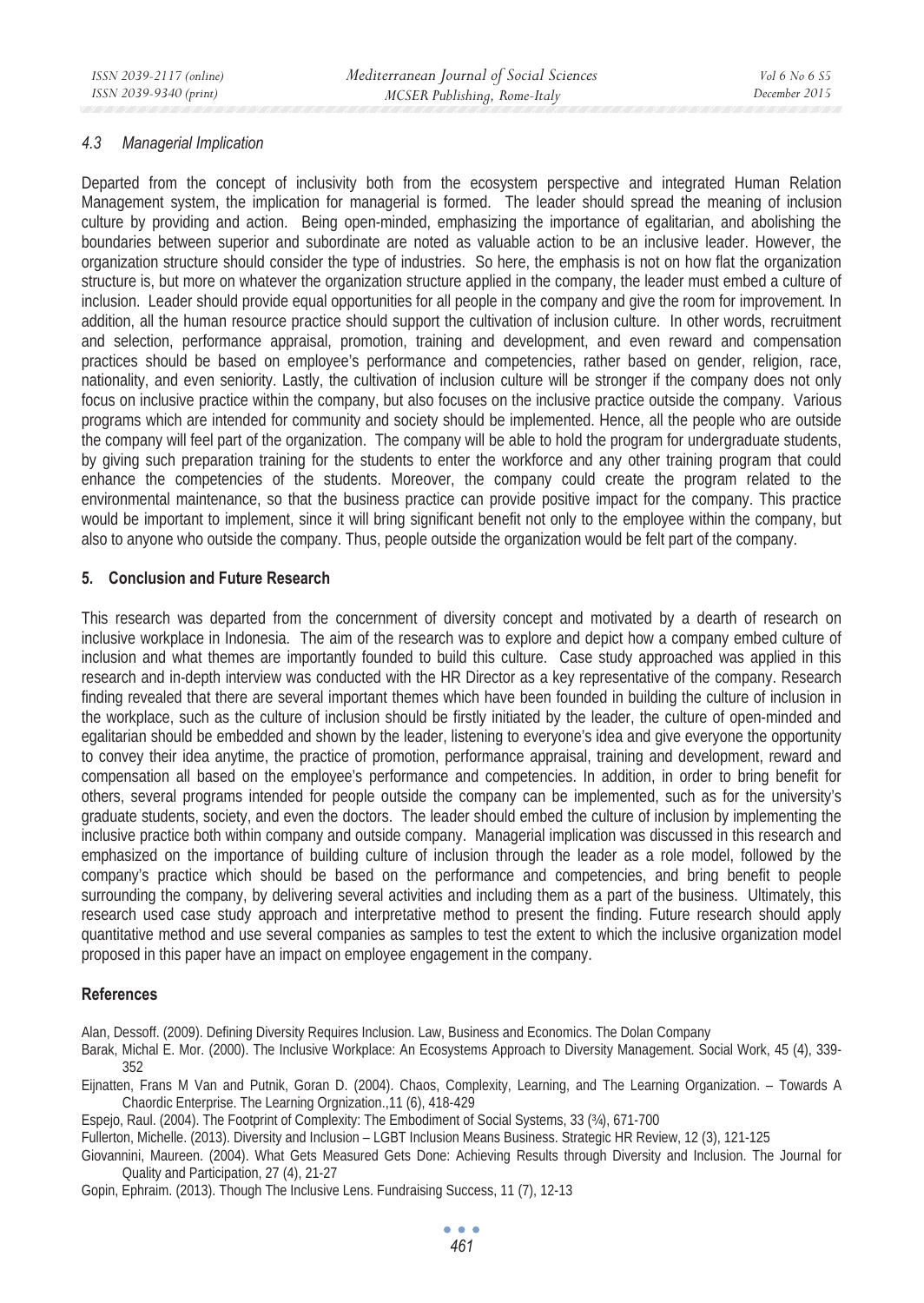Hellen Turnbull, Nova, et al. (2009). Diversity and inclusion in Organization: Developing An Instrument for Identification of Skill Deficiencies. Proceedings of The Academy of Organizational Culture, Communication and Conflict, 14 (1), 28-33

Lahiri, Indra. (2008). Creating a Competency Model for Diversity and Inclusion Practitioners. The Conference Board. Pam Seenaraine Loveridge, Denis and Street, Penny. (2006). Inclusive Foresight. Foresight., 7. (3), 31-47

McGuire, David and Bagher, Mammed. (2010). Diversity Training In Organisations: An Introduction. Journal of European Industrial, 34 (6), 493-505

Michael, Simmons. (1995). Building An Inclusive Organization. Business and Economics-Management, Ethics Interest.

Omdivar, Ratna. (2011). Moving Beyond Diversity to Inclusion. Canadian HR Reporter, 24 (13), 17-21

Pless, Nicola M and Maak, Thomas. (2004). Building An Inclusive Diversity Culture: Principles, Processes and Practice. Journal of Business Ethics, 54 (2), 129-147

Roberson, Quinetta M. (2006). Disentangling The Meanings of Diversity and Inclusion in Organizations. Group & Organization Management, 31 (2), 212-236

Samuel, Shereen. 2013. A Pluralist Matrix for Increasing Meaningful Workplace Inclusion. Thesis. Royal Roads University

Saurin, Ruth and Ratcliffe, John. (2008). Tomorrow's Workplace: A Futures Approach Using Prospective through Scenarios. Journal of Corporate Real Estate, 10 (4), 243-261

Skarzauskiene, Aelita. (2010). Managing Complexity: Systems Thinking as A Catalyst of The Organization Performance. Measuring Business Excellence, 16 (4), 49-64

Society for Human Resources Management (SHRM). (2009). Global Diversity and Inclusion – Perceptions, Practices, and Attitudes. Society for Human Resources Management (SHRM): USA

Styhre, Alexander. (2002). Non-Linear Change In Organizations: Organization Change Management Informed by Complexity Theory. Leadership and Organizational Journal, 23 (6), 343-351

Woods, Susan. (2002). Creating Inclusive Organizations: Aligning Systems with Diversity. Profiles in Diversity Journal, 4 (1), 38-39

#### **Figures**







**Figure 2.2:** An Integrated Human Relations Management System to Foster a Culture of Inclusion **Source:** Pless and Maak (2004)